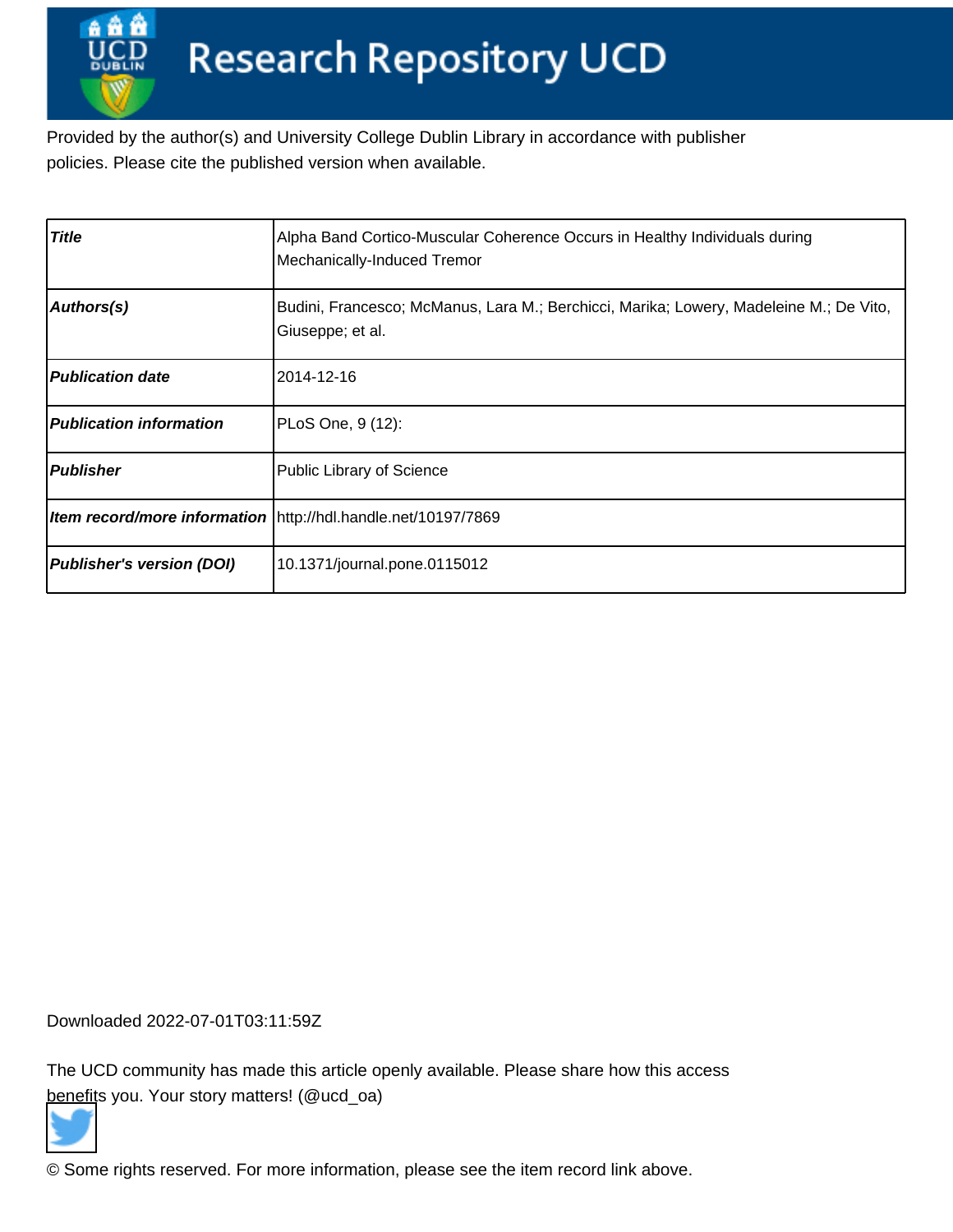RESEARCH ARTICLE

# Alpha Band Cortico-Muscular Coherence Occurs in Healthy Individuals during Mechanically-Induced Tremor

Francesco Budini<sup>1,2</sup>, Lara M. McManus<sup>3</sup>, Marika Berchicci<sup>1</sup>, Federica Menotti<sup>1</sup>, Andrea Macaluso<sup>1</sup>\*, Francesco Di Russo<sup>1,4</sup>, Madeleine M. Lowery<sup>3</sup>, Giuseppe De Vito<sup>2</sup>

1. Department of Movement, Human and Health Sciences, University of Rome Foro Italico, Rome, Italy, 2. School of Public Health, Physiotherapy and Population Science, University College Dublin, Dublin, Ireland, 3. School of Electrical, Electronic and Communications Engineering, University College Dublin, Dublin, Ireland, 4. Neuropsychology Unit, IRCCS Santa Lucia Foundation, Rome, Italy

\*andrea.macaluso@uniroma4.it

# Abstract

The present work aimed at investigating the effects of mechanically amplified tremor on cortico-muscular coherence (CMC) in the alpha band. The study of CMC in this specific band is of particular interest because this coherence is usually absent in healthy individuals and it is an aberrant feature in patients affected by pathological tremors; understanding its mechanisms is therefore important. Thirteen healthy volunteers (23 $\pm$ 4 years) performed elbow flexor sustained contractions both against a spring load and in isometric conditions at 20% of maximal voluntary isometric contraction (MVC). Spring stiffness was selected to induce instability in the stretch reflex servo loop. 64 EEG channels, surface EMG from the biceps brachii muscle and force were simultaneously recorded. Contractions against the spring resulted in greater fluctuations of the force signal and EMG amplitude compared to isometric conditions ( $p<.05$ ). During isometric contractions CMC was systematically found in the beta band and sporadically observed in the alpha band. However, during the contractions against the spring load, CMC in the alpha band was observed in 12 out of 13 volunteers. Partial directed coherence (PDC) revealed an increased information flow in the EMG to EEG direction in the alpha band ( $p<.05$ ). Therefore, coherence in the alpha band between the sensory-motor cortex and the biceps brachii muscle can be systematically induced in healthy individuals by mechanically amplifying tremor. The increased information flow in the EMG to EEG direction may reflect enhanced afferent activity from the muscle spindles. These results may contribute to the understanding of the presence of alpha band CMC in tremor related pathologies by



#### **G** OPEN ACCESS

Citation: Budini F, McManus LM, Berchicci M, Menotti F, Macaluso A, et al. (2014) Alpha Band Cortico-Muscular Coherence Occurs in Healthy Individuals during Mechanically-Induced Tremor. PLoS ONE 9(12): e115012. doi:10.1371/ journal.pone.0115012

Editor: Jyrki Ahveninen, Harvard Medical School/ Massachusetts General Hospital, United States of America

Received: August 7, 2014

Accepted: November 17, 2014

Published: December 16, 2014

**Copyright:** © 2014 Budini et al. This is an openaccess article distributed under the terms of the [Creative Commons Attribution License,](http://creativecommons.org/licenses/by/4.0/) which permits unrestricted use, distribution, and reproduction in any medium, provided the original author and source are credited.

Data Availability: The authors confirm that all data underlying the findings are fully available without restriction. All relevant data are within the paper.

Funding: FB was financially supported for his PhD by a grant from the ''Irish Research Council for Science, Engineering and Technology''. LMM was financially supported for her PhD by a grant from the ''Irish Research Council for Science, Engineering and Technology''. [http://research.ie/.](http://research.ie/) The funders had no role in study design, data collection and analysis, decision to publish, or preparation of the manuscript.

Competing Interests: AM and FDR are PLOS ONE Editorial Board members. This does not alter the authors' adherence to PLOS ONE Editorial policies and criteria.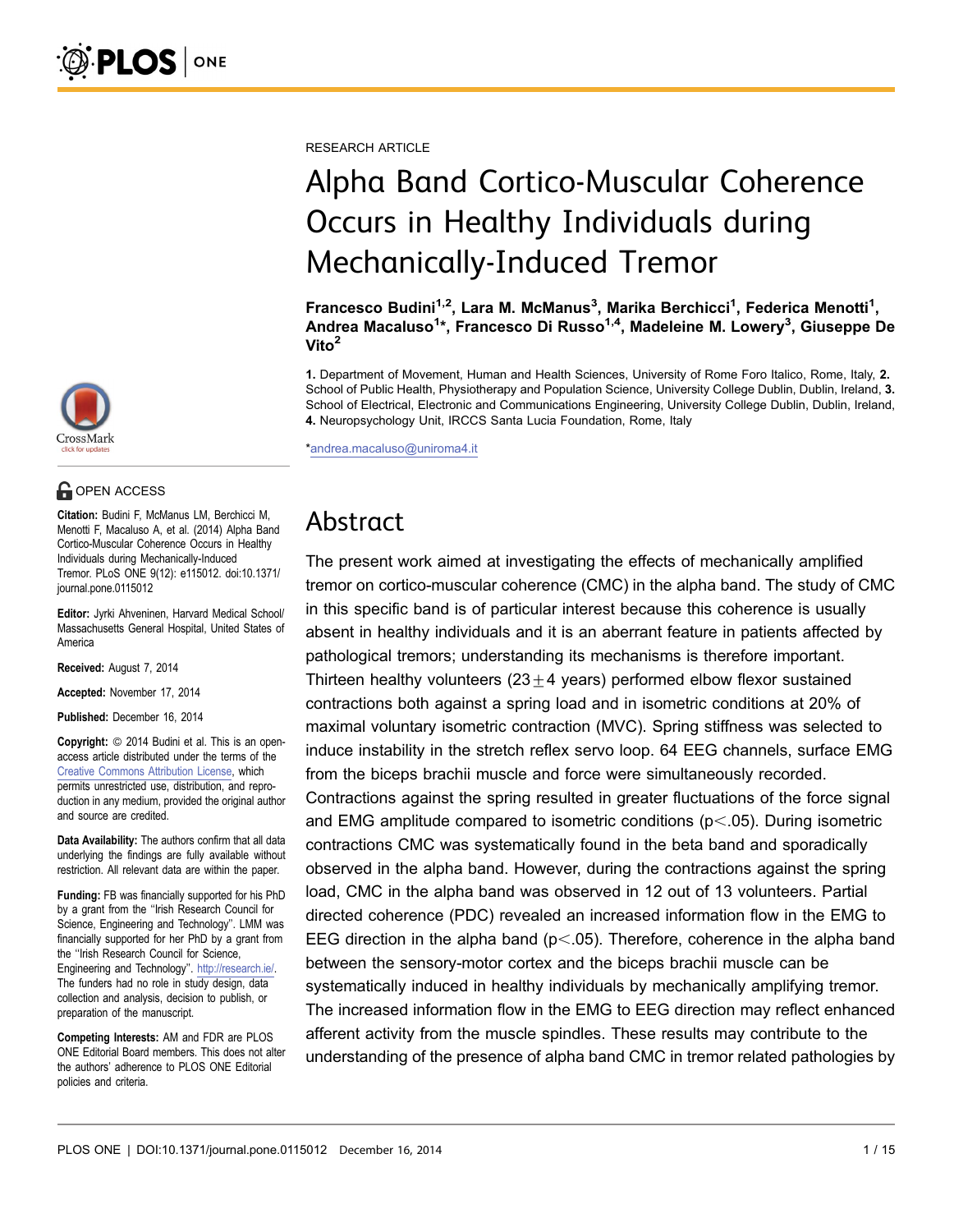suggesting that the origin of this phenomenon may not only be at cortical level but may also be affected by spinal circuit loops.

## Introduction

Cortico-muscular coherence is a measure of the degree to which signals recorded from the sensory-motor cortex and skeletal muscle exhibit systematic phaserelations in specific frequency bands [1]. Oscillations in the alpha (8–12 Hz) and beta (13–35 Hz) frequency bands are commonly observed in recordings from the primary motor cortex [2]. Similar oscillations can also be detected in the electromyogram (EMG) of forearm and intrinsic hand muscles during sustained contraction [2, 3]. Although both cortical and muscle recordings exhibit oscillatory activity within the alpha and beta bands, in healthy subjects significant corticomuscular coherence is usually only observed within the beta band [4, 5, 6, 7, 8, 9], despite both frequency ranges being effectively transmitted to the corticospinal tract from the motor cortex [10]. Studies in subjects with Parkinson's disease and essential tremor, however, have demonstrated significant coherence between cortical activity and peripheral EMG in the alpha band (8– 12 Hz) and the frequency range of pathological tremor (4–6 Hz) [11, 12, 13]. Furthermore, a significant peak in corticomuscular coherence has been reported at 8–12 Hz when healthy individuals imitated Parkinsonian resting tremor at 3– 6 Hz [14]. This may suggest that the oscillations of peripheral limbs may induce coherence between the electrical activity of the sensory-motor cortex and skeletal muscle in the alpha band, regardless of displacement frequency.

It is known that oscillations of amplitude comparable to what is seen in tremorrelated pathologies can be mechanically induced in healthy individuals during voluntary contractions against compliant loads of appropriated stiffness [15, 16, 17, 18, 19, 20]. These oscillations, referred to as mechano-reflex oscillations [21] or stretch reflex instabilities [16], have been attributed to enhanced afferent activity from the muscle spindles [17]. In the present study, we investigated the effects of mechanically amplified muscle tremor on the coherence between the electrical activity of the sensory-motor cortex and EMG recorded from the biceps brachii muscle. We hypothesised that alpha band corticomuscular coherence occurs during mechanically-induced tremor in healthy individuals.

### Methods

#### Participants

Thirteen individuals (age  $23+4$  years, body mass  $69+12$  kg, stature 1.77 + 0.1 m, 10 male and 3 female) with no history of neurological disorders volunteered for the experiment. The study was approved by the Ethics Committee of the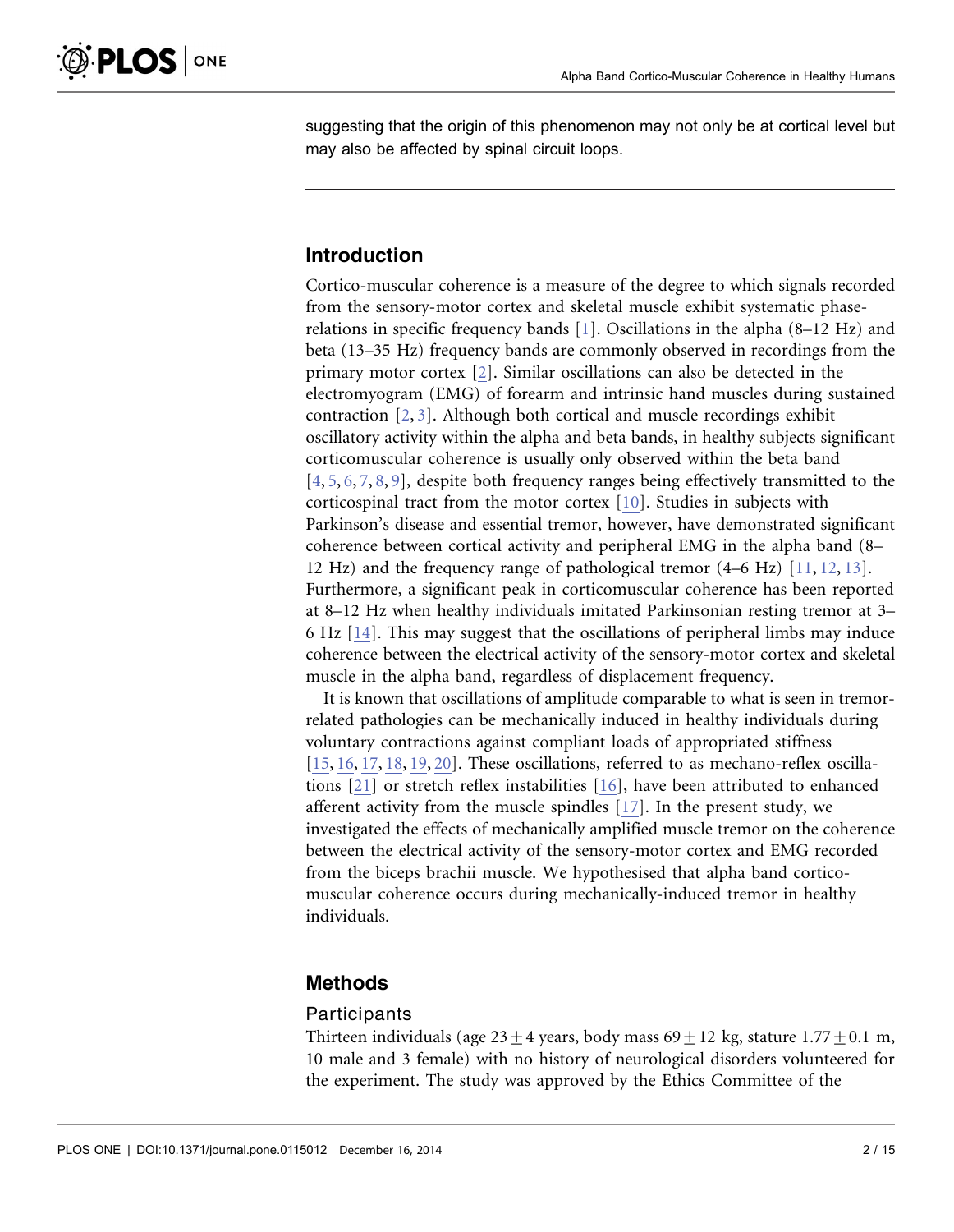University of Rome La Sapienza and written informed consent was obtained from all volunteers. The participants were requested to attend the laboratory for a single experimental session.

#### Recording Apparatus Force

Participants were seated on a rigid custom-made chair with their trunk erect and fastened by an abdominal belt. The dominant arm was in line with the trunk and the elbow was flexed at 90˚with the proximal third of the forearm resting neutral on the armchair and the distal two third unsupported and abducted by 40˚. The participant held a handle connected to an inextensible chain, which in turn was linked to a piezoelectric force transducer (Kistler 9203, Winterthur, Switzerland) aligned with the direction of force application. Force output was assessed isometrically and against a compliant load. Isometric recordings were achieved by contracting against the handle through the inextensible chain. To achieve compliant recordings, a spring of appropriate stiffness was inserted between the handle and the inextensible chain, with the chain being shortened to maintain a 90° elbow angle (Fig. 1). The stiffness of the spring (3.22 N  $\mathrm{mm}^{-1})$  was selected in order to generate stretch-induced tremor around the short latency reflex loop as demonstrated by Durbaba et al. [16]. The force signal was amplified (1K) (Kistler Charge Amplifier Type 5011, Winterthur, Switzerland), displayed on an oscilloscope in front of the participants (Tectronix TDS 220, Beaverton, USA), digitized with a sampling frequency of 2048 Hz and stored on a PC.

#### Electromyography

Surface electromyography (EMG) from the biceps brachii (BB) muscle of the dominant arm was detected using adhesive linear arrays of four electrodes (silver bars 5 mm long, 1 mm thick, 10 mm apart; LISiN, Torino, Italy) and recorded with an EMG amplifier (OT Bioelettronica, Torino, Italy). This electrode configuration allowed detection of three EMG signals in a single-differential mode from each array; the signal obtained from the middle electrode pair was used for analysis. After light skin abrasion and cleaning with alcohol the arrays were positioned, on the muscle belly following S.E.N.I.A.M. guidelines [22]. Conductive gel was used for each electrode to assure proper electrode-skin contact and was inserted with a syringe into the grooves of the adhesive electrode arrays. A ground electrode (Swaromed Universal, Nessler Medizintechnik GmbH, Innsbruck, Austria) was placed on the acromion process of the scapula. The EMG was amplified with a gain of 500, sampled at 2048 Hz and online band-pass filtered with cut-off frequencies of 3 and 500 Hz.

#### Electroencephalography

The EEG data were recorded using a BrainVision 64-channel system (Brain Products GmbH., Munich, Germany). Electrodes were placed according to the 10–10 system montage [23]. All scalp channels were referenced to the left mastoid.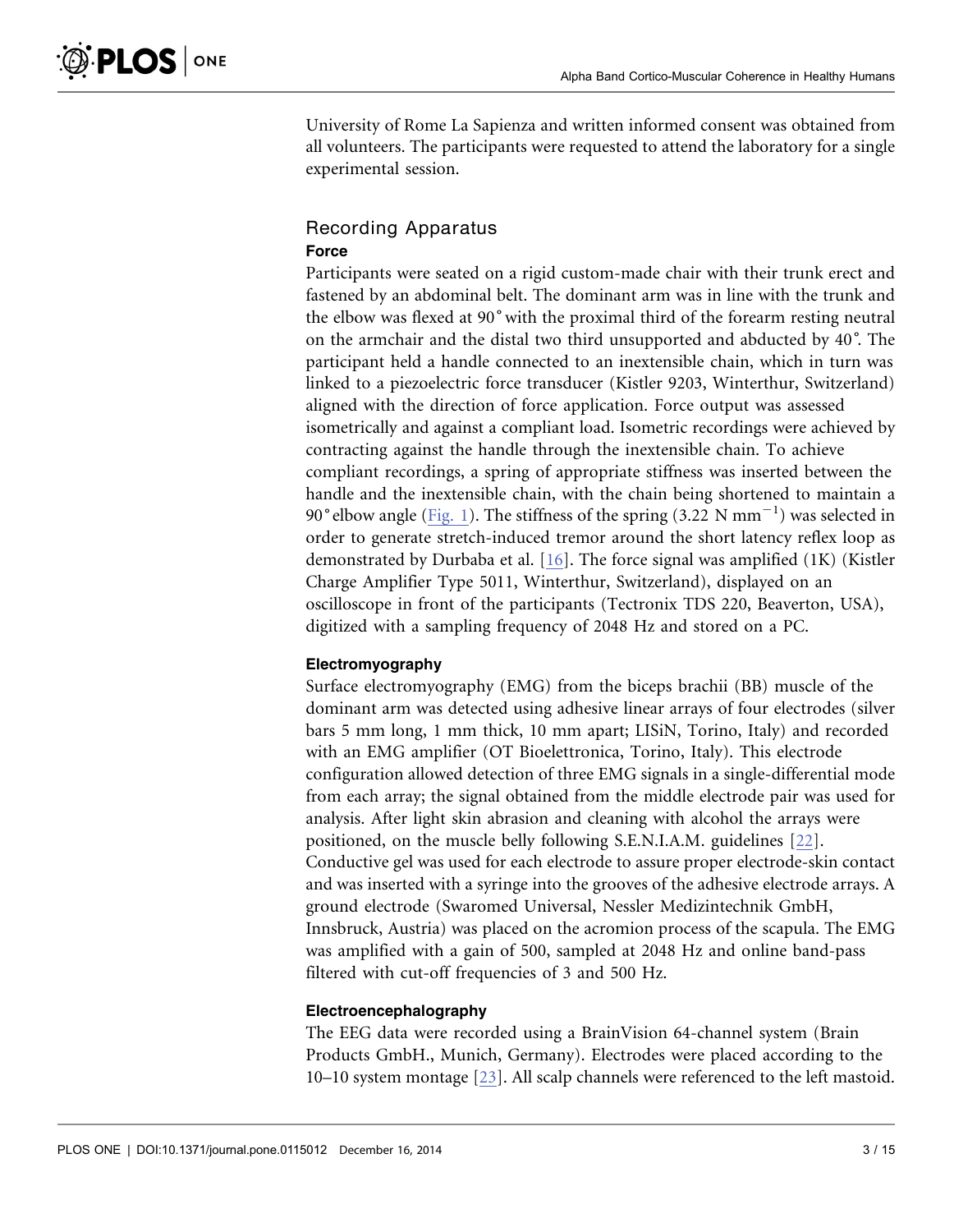

Fig. 1. Schematic illustration of the experimental setup.

Horizontal eye movements were monitored with a bipolar recording from electrodes at the left and right outer canthi. Blinks and vertical eye movements were recorded with an electrode below the left eye, which was referenced to site Fp1. The EEG was digitized at 1000 Hz with an amplifier band-pass of 0.01–80 Hz together with a 50 Hz notch filter and stored for off-line averaging. Trials with artefacts (e.g. blinks or gross movements) were automatically excluded from averaging.

#### Data synchronization

A trigger was provided by the left click of a computer mouse sending an output signal to both EEG and EMG/force recording devices.

The synchronized force, BB EMG and trigger signals were imported into the AcqKnowledge software (Biopac Systems, inc. version 3.9.1). The EMG was low pass filtered at 400 Hz in order to prevent aliasing before being down sampled at 1000 Hz. Six selected channels for the EEG overlaying the sensory-motor cortex contralateral to the contracting arm (electrodes C3, C5, FC5, FC3, CP5 and CP3) and one central single differential signal of EMG were aligned through the trigger and saved as Matlab data files (7.8.0.347 R2009a) for the coherence analysis.

#### Experimental Procedure Maximal voluntary contraction

The MVC task consisted of rapidly increasing the force exerted by the right limb to a maximum. Participants were able to follow their performance on an oscilloscope (Tectronix TDS 220, Beaverton, USA) and were verbally encouraged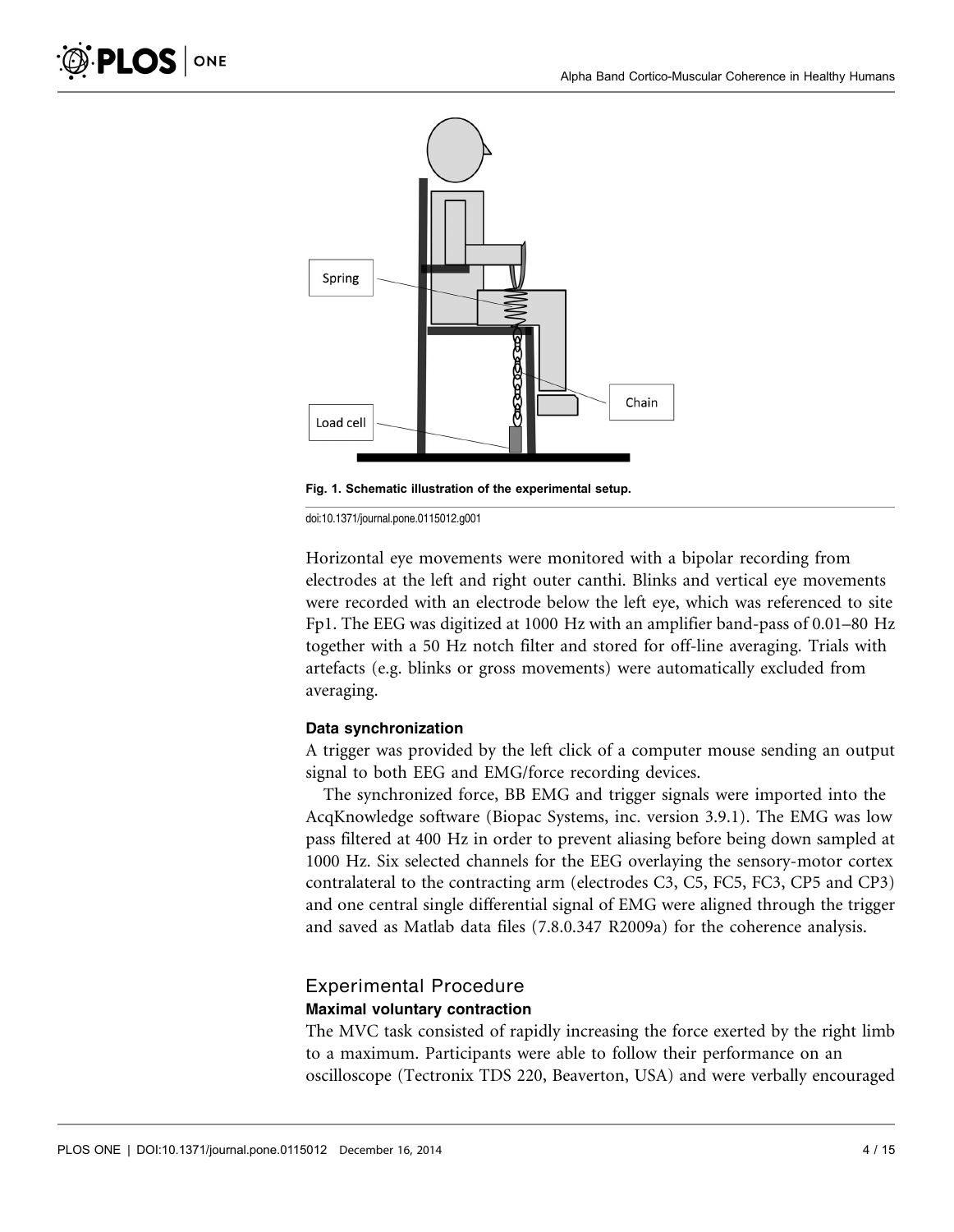to achieve a maximum and maintain it for at least 2–3 s before relaxing. The MVC was calculated as the peak value reached within any single force recording. Three attempts of MVC were performed, separated by 5 min, and the best of the 3 attempts was chosen as MVC. Further attempts were requested if the MVC of the last trial exceeded the previous one by at least 10% [24].

#### Submaximal contractions

Once the MVC value was determined, participants were asked to complete, in a random order, three isometric and three compliant sustained 40 s duration contractions at 20% MVC. Three-minute rest was allowed between efforts. During the contractions, the participants were provided with visual feedback of their performance and were instructed to maintain the force as close as possible to the visual force target represented by a horizontal cursor placed on the oscilloscope.

#### Data analysis

Data from the three (isometric or compliant) submaximal contractions at 20% MVC were concatenated into single files of 120 s for analysis. The first 3 s of data were discarded to avoid transient phenomena.

The standard deviation of the filtered (1–40 Hz) force signal was calculated to estimate the amplitude of the oscillations in force. A frequency analysis of the force signal was also performed and the maximum value of the power spectral density and the integral within the alpha band were estimated.

Calculation of coherence between EEG and EMG was performed using Neurospec-software for Matlab (Neurospec, version 2.0, 2008, for a theoretical framework see [25]). Coherence was expressed as the maximal value of coherence within each frequency band [26]. Average coherence across six electrodes for each frequency band was selected for the analysis. To examine the direction of information flow between the cortical signals and the contralateral muscle partial directed coherence (PDC) was also calculated.

To assess Granger causality within a process of m different time series  $[(x_1(t),$  $x_2(t),...x_m(t)$ <sup>T</sup>], the time series are first detrended to remove the mean value or linear trend so that they have approximately constant mean and variance. The time series are then modelled through a vector autoregressive (VAR) model of the form:

$$
(x_1(t)/x_m(t)=\sum{}_{r=1}^pA_r\,(x_1(t\text{-}r)/x_m(t\text{-}r)+(u_1(t)/u_m(t)
$$

where  $[(u_1(t), ... u_m(t))^T]$  are uncorrelated Gaussian white noise processes representing the model residuals, with covariance matrix  $\Sigma$ . The VAR model's order  $p$  represents the maximum temporal delay in the causal link between the modelled time series. The VAR coefficients  $A_r$  are  $m \times m$  matrices, with each entry  $A_r(ij)$  corresponding to the linear effect of  $x_j$ 's past value  $x_j(t-r)$  on  $x_i$ 's present. The Fourier Transform is then performed on the matrix of VAR coefficients to produce a frequency-domain account of the VAR model. The PDC from time series  $x_i$  to  $x_i$  is defined as: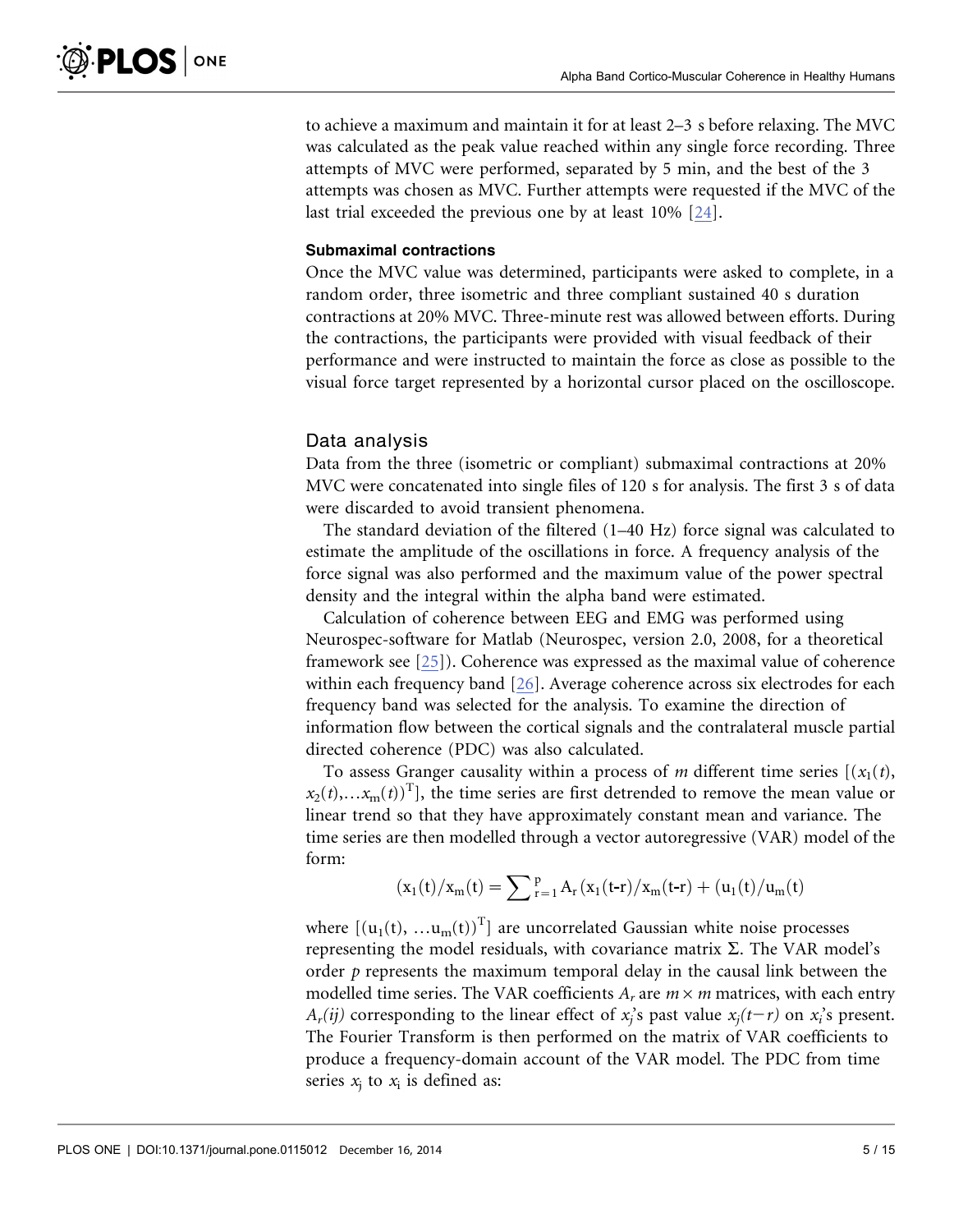$$
\left|\pi_{i \leftarrow j}\left(f\right)\right|=\left|\overset{-}{A}_{ij}\left(f\right)\right|\Big/\sqrt{\left(\sum\nolimits_k\left|\overset{-}{A}_{kj}\left(f\right)\right|\wedge 2\right)}
$$

where  $\bar{A}(f)$  is the difference between the identity matrix and  $A(f)$  (i.e.  $\bar{A}(f) = I$  $A(f)$ ). The PDC  $\pi_{i \leftarrow j}(f)$  is zero for all frequencies only if  $A_r(ij) = 0$  for all  $r \in 1, 2, ..., p.$ 

An extended version of PDC is used in the analysis, information partial directed coherence (iPDC) [27], which uses information-theory formulations to explicitly define the relationship between information flow and PDC. This method provides an absolute signal scale invariant measure of direct connectivity strength between two structures as opposed to original and generalized PDC that provide only relative coupling assessments.

The alpha band corticomuscular coherence was analyzed for 3 EEG data channels (FC3, C5, CP5). The model order  $p$  must be set before VAR modeling of the time series takes place,  $p$  represents the delay of information transfer between the recorded brain or muscle regions. A model order of 200 was chosen for analysis, which equates to a time lag of 200 ms. The null hypothesis of significant PDC was tested via its computed asymptotic statistical properties [27]. Directions of the interrelations between the left EEG and right EMG recorded were determined, with PDC values were calculated for windows of 8 seconds with a time step of 1 second. The sum of all significant partial directed coherences was calculated per subject for both isometric and spring conditions, for each direction of information flow, in the alpha and beta bands. The average value and standard deviation of the summed PDC values were determined across all subjects per condition.

#### **Statistics**

Statistical comparison of the coherence between bands (alpha and beta) and contraction types (isometric and spring) were carried out using two-way analysis of variance (ANOVA) for repeated measures, to look at the effect of band (alpha vs. beta), condition (isometric vs. spring), and interaction between factors. Paired student t-tests were used to compare EMG RMS and force displacement between the two contraction conditions. For partial directed coherence, a paired t-test was performed between the isometric and spring conditions for both the EEG to EMG and EMG to EEG directions.

The maximum value and integral of the power spectrum of the force signals showed a skewed distribution, for this comparison a Wilcoxon rank test was, therefore, adopted.

An alpha level of  $p<.05$  was accepted as indicated a statistically significant difference between conditions.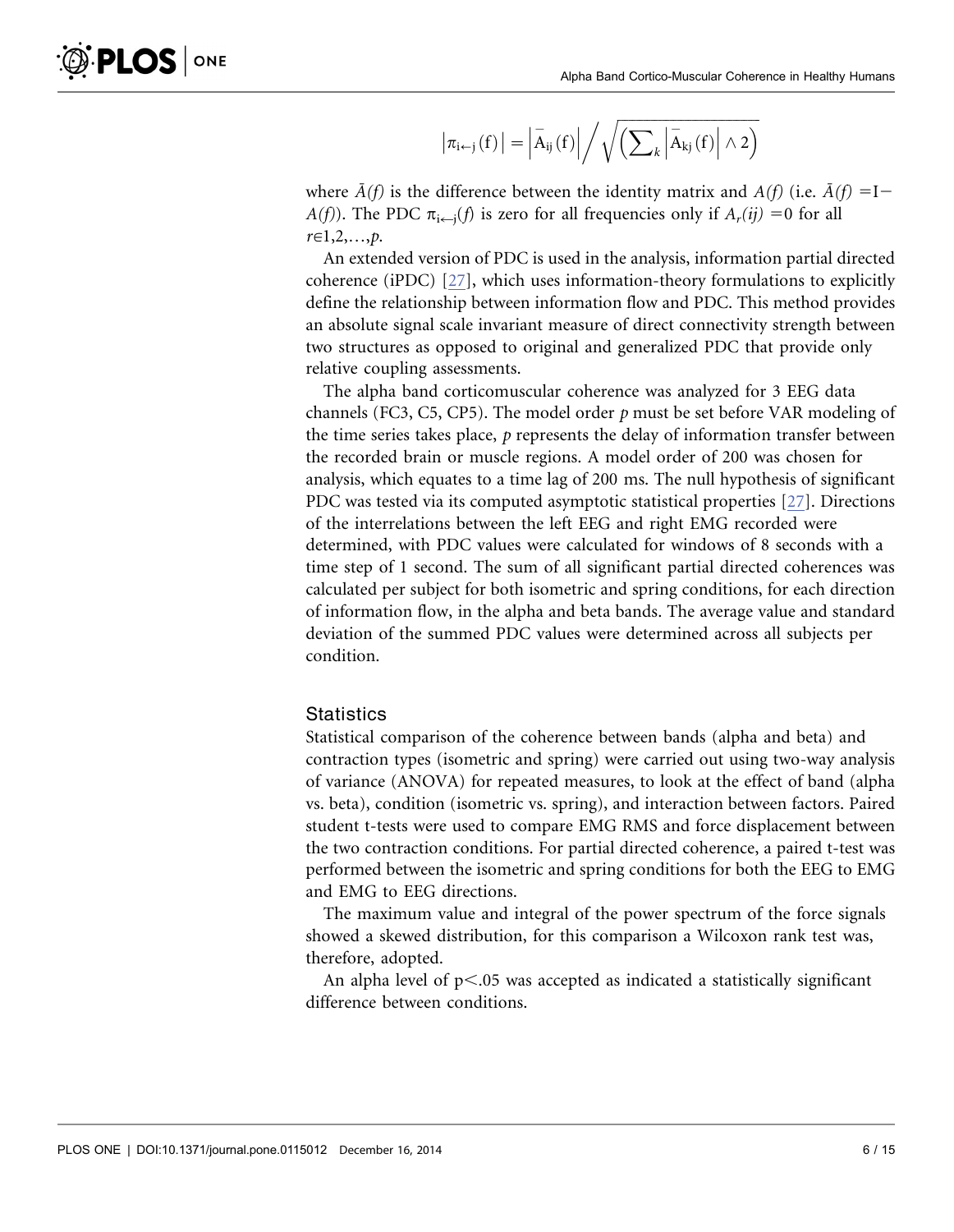





#### **Results**

#### Effects of spring on force and EMG

Fig. 2A shows 1 s segment of the force recordings from a representative participant during both isometric (ISO) and compliant (Spring) contractions; the corresponding rectified muscle electrical activity is plotted in panel 2C. The power spectral density of the force for the entire 120 s contraction is plotted in panel 2B.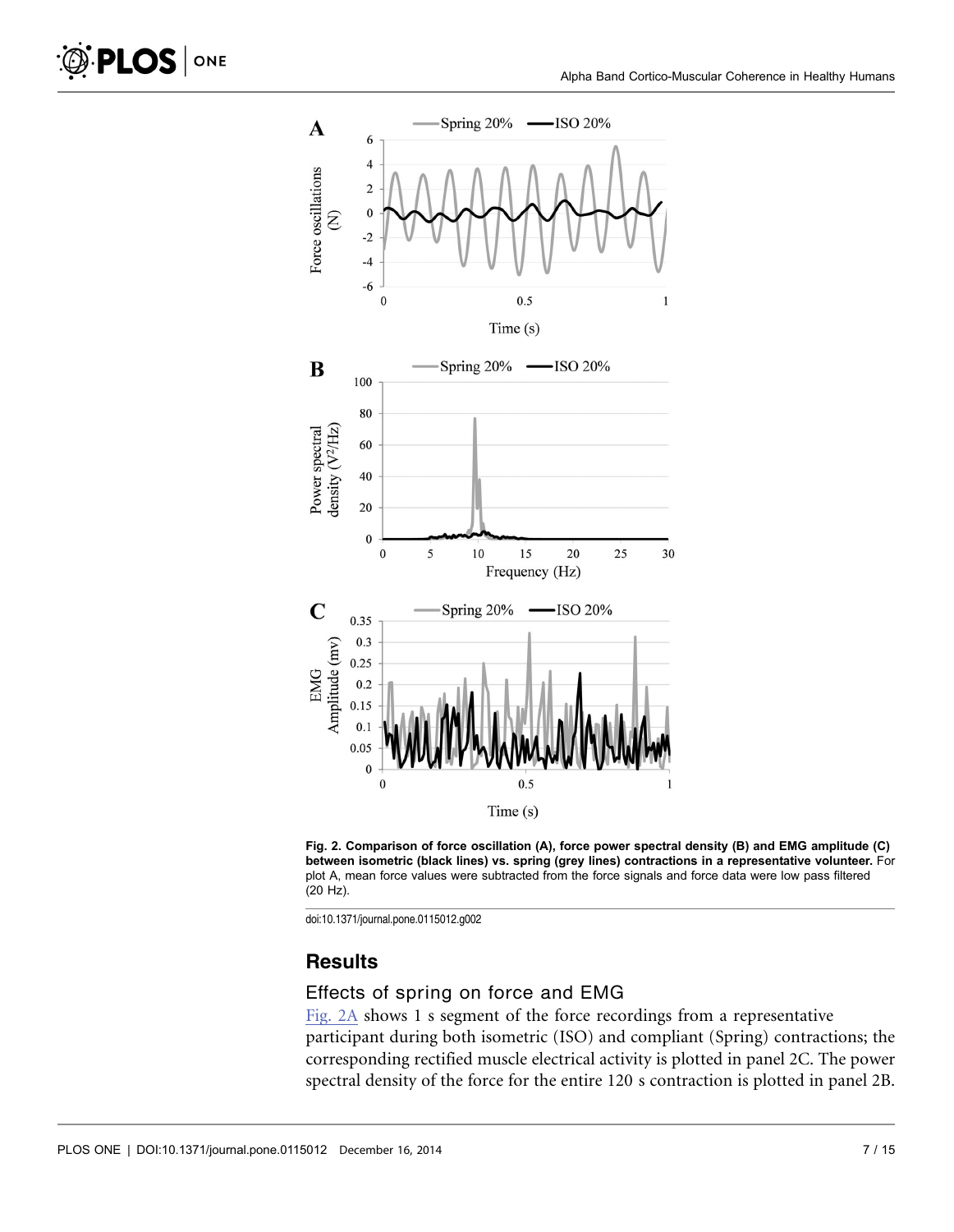Visual inspection of the force signals and corresponding power spectra shows a similar frequency of oscillation ( $\sim$ 10 Hz) but a larger displacement during the contractions against the spring load. Similarly, for this subject, a noticeable difference in the amplitude of the EMG between the two contraction conditions is evident, with the contractions against the spring being accompanied by higher muscle electrical activity (Fig. 2C).

The results reported for a representative subject are consistent with the average data of the group. As shown in Fig. 3, the maximum value and integral of force power spectral density within the alpha band during the sustained sub-maximal efforts were higher in the contractions with the spring than in the isometric conditions ( $p=0.003$ ,  $Z=-2.934$  for both; Fig. 3A and 3B). Similarly, the RMS EMG was higher during the contractions against the spring  $(p=0.009)$  compared to the isometric conditions (Fig. 3C).

#### Coherence analysis

During isometric contractions, significant EEG-EMG coherence between at least one EEG sensor and the EMG was observed in the beta band frequency range in 10 subjects. Further significant coherence was noted in the alpha band in 3 subjects. During compliant contractions, the total number of subjects exhibiting corticomuscular coherence between at least one EEG sensor and the EMG in the alpha band increased from 3 to 12. Fig. 4 shows group average CMC in the alpha band during both isometric and spring contractions. The effect of the spring was particularly marked in 7 individuals, as shown in Fig. 5A.

ANOVA revealed a significant effect of condition ( $p=0.033$ ,  $F=5.924$ ), with the peak mean coherence in the alpha band showing an average increase from  $0.022 + 0.019$  in the isometric condition to  $0.106 + 0.11$  during contraction against the spring (Fig. 5B). No significant change in beta band coherence was observed, whilst the effect of interaction band/condition was significant ( $p=0.038$  F=5.532; Fig. 5B).

Significant PDC values were calculated for each subject in 1 second time steps and summed to show the collective PDC across all subjects. Causal influences above threshold were detected in the EEG to EMG (Fig. 6A and B) and EMG to EEG direction (Fig. 6C and D), for both isometric and spring conditions. A significant increase in alpha band coherence was observed from EMG to EEG with the addition of the spring ( $p=0.013$ ). No significant increase was identified for the beta band (Fig. 7).

#### **Discussion**

In this study, we have shown that coherence in the alpha band between the sensory-motor cortex and the biceps brachii muscle can be systematically induced in healthy individuals by mechanically amplifying tremor. The increased information flow in the EMG to EEG direction suggests enhanced afferent muscle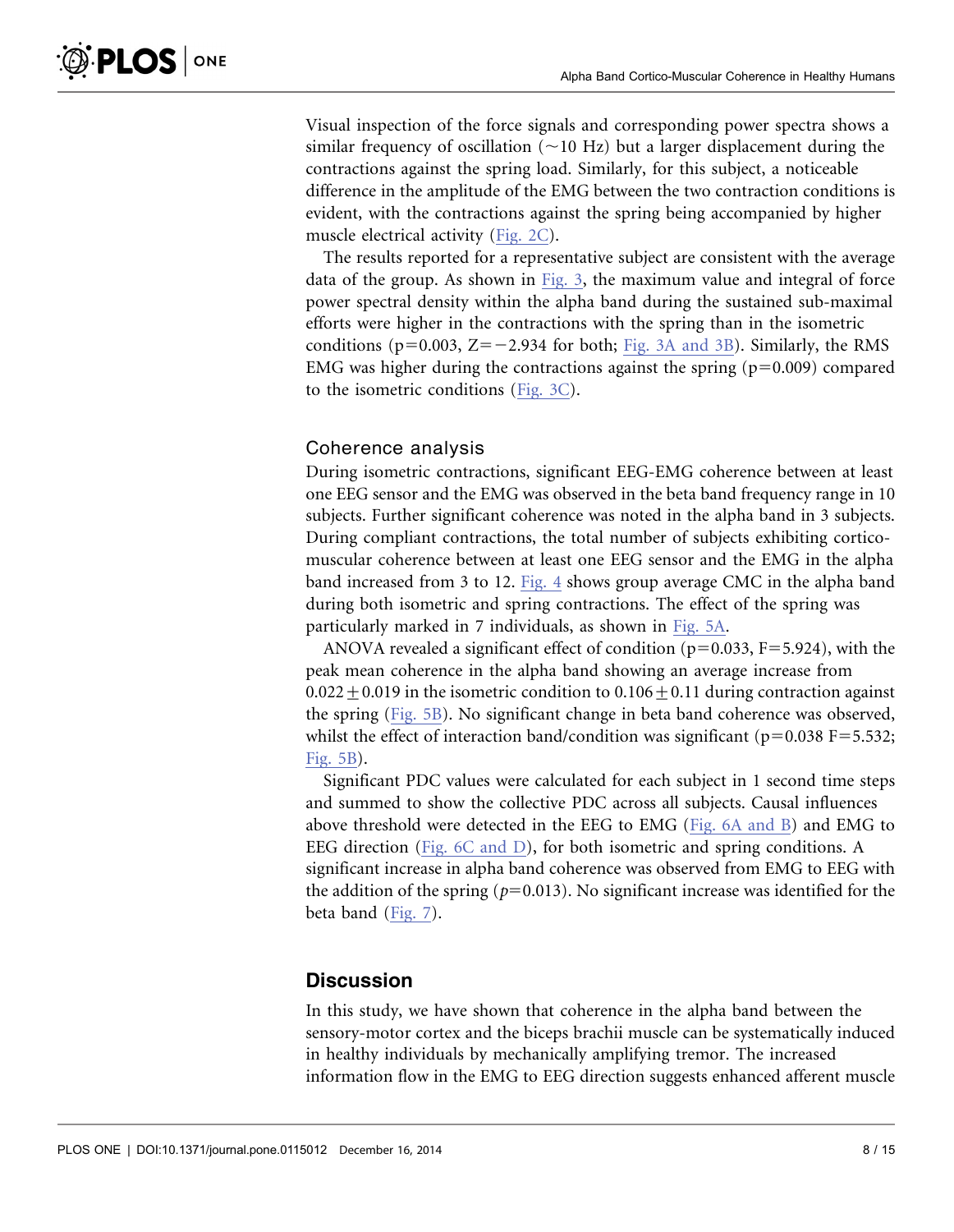



spindle activity in response to stimulation of the stretch reflex servo loop. This result may have implications for the understanding of alpha band corticomuscular coherence in tremor-related pathologies by suggesting that not only abnormalities in cortical inhibition [13], but also spindle-induced spinal loop reflex activity could be responsible for the synchronization between cortical and muscular activity in the 8-12 Hz frequency band [21].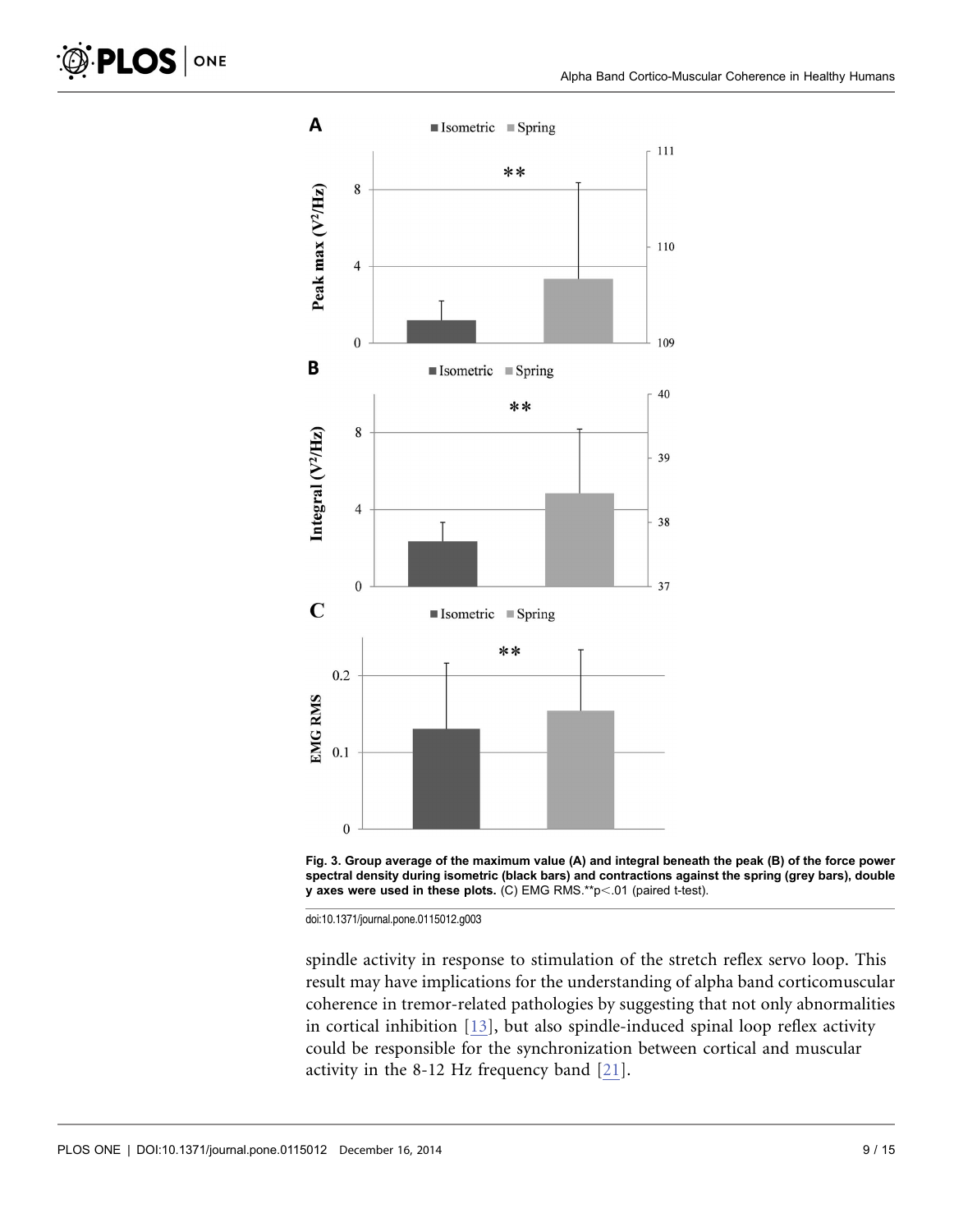

Fig. 4. Grand-average alpha band CMC across all participants in the two experimental conditions.

The greater amplitude of the force oscillations during compliant contractions is consistent with the findings of others [16, 18, 20] and has been attributed to the contribution of the stretch reflex, which enhances the oscillations [28, 17] to the extent that it overwhelms neural mechanisms that would minimize the limb displacement under isometric, isotonic or postural contraction. The higher EMG amplitude during the compliant contractions, with respect to the isometric contractions, likely reflects enhanced motoneuron activity due to afferent input from the muscle spindles, which results in a summation of background EMG and M reflexes [29]. This result is also in accordance with previous findings of Budini et al. [15], who observed that EMG activity decreased with decreasing tremor.

Significant peaks in the EEG-EMG coherence spectra were observed in the beta band frequency range during both the sustained isometric and compliant contractions, which is consistent with several previous studies [3, 4, 5, 6, 7, 8, 9].



Fig. 5. Coherence in the alpha band during isometric contractions and contractions against the spring. 5A) Dots indicate the cortico-muscular coherence peak value for each volunteer, obtained from the EMG and the EEG sensor pair with the highest reported value of alpha band coherence during contractions against the spring. In this graph, when coherence was below significance level, coherence values were reported equal to ''0''. 5B) Group average maximal peak coherence across 6 EEG channels in the alpha and beta bands during isometric contractions and contractions against the spring. \*Condition effect  $p<.05$ ;  $\ddagger$  Interaction effect  $p<.05$  (Two way ANOVA for repeated measures)

doi:10.1371/journal.pone.0115012.g005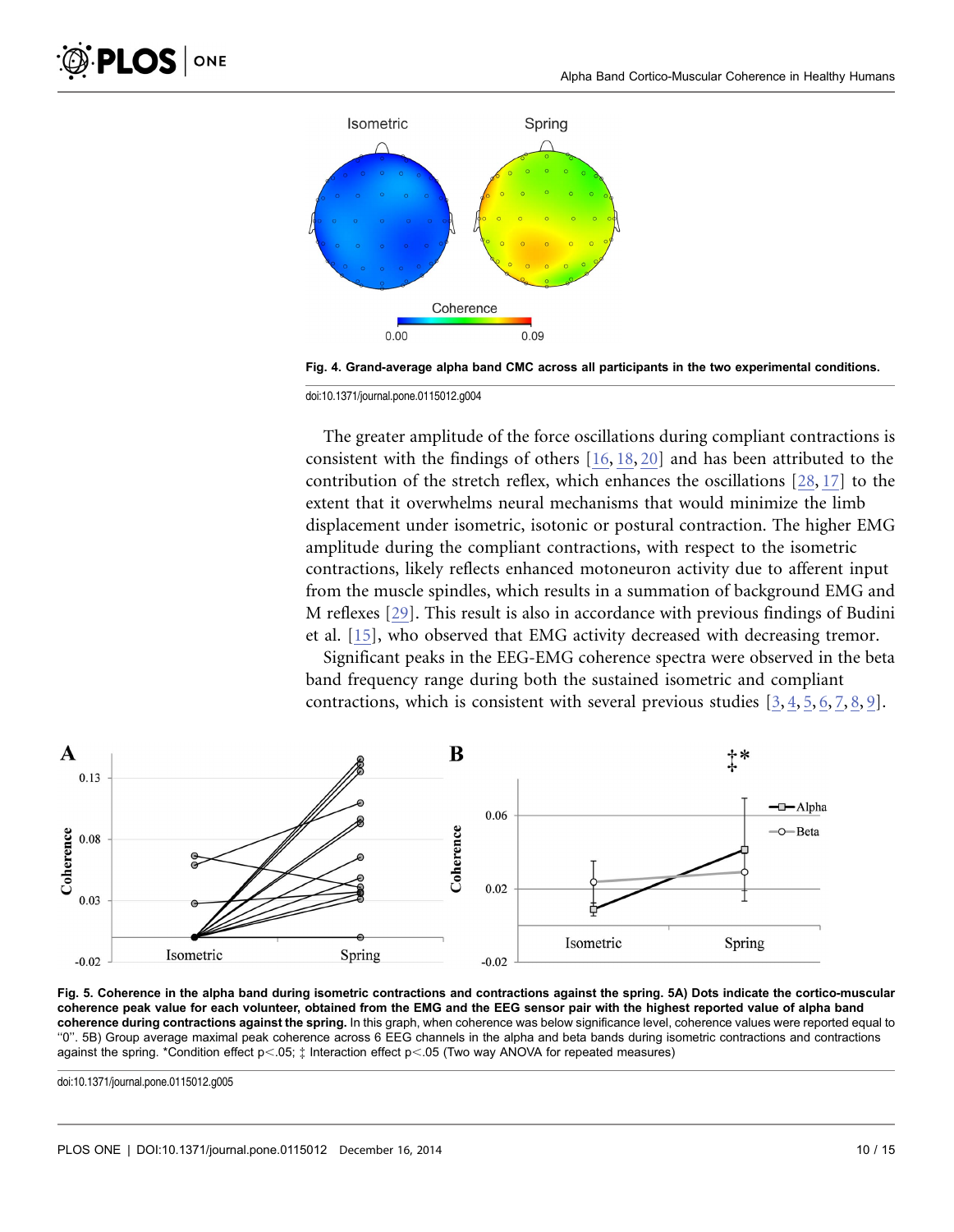



Fig. 6. Partial directed coherence grand-averages across all the subjects shows the detection of significant information flow in the EEG to EMG direction (A and B) and the EMG to EEG direction (C and D) over time for isometric (A and C) and spring (B and C) conditions.

Coherence in the alpha frequency band was observed in only a few participants during isometric contractions, also consistent with previous observations of Ushiyama et al. [30]. Sustained submaximal contractions performed against the spring load, however, showed a marked systematic effect on cortico-muscular coherence resulting in a clear, significant peak in the alpha band in 12 out of 13 participants, as shown in Fig. 5.

The absence of an increase of corticomuscular coherence in the beta band is in agreement with other studies [13, 14] showing that wide peripheral oscillations of a limb are predominantly related to alpha band corticomuscular coherence. These results are in contrast with Kilner et al. [7], who observed no occurrence of alpha



Fig. 7. Bar plot comparing average PDC values and standard deviation in the alpha and beta frequency bands for both isometric and compliant sustained contractions.  $* p < 05$  (paired t-test)

doi:10.1371/journal.pone.0115012.g007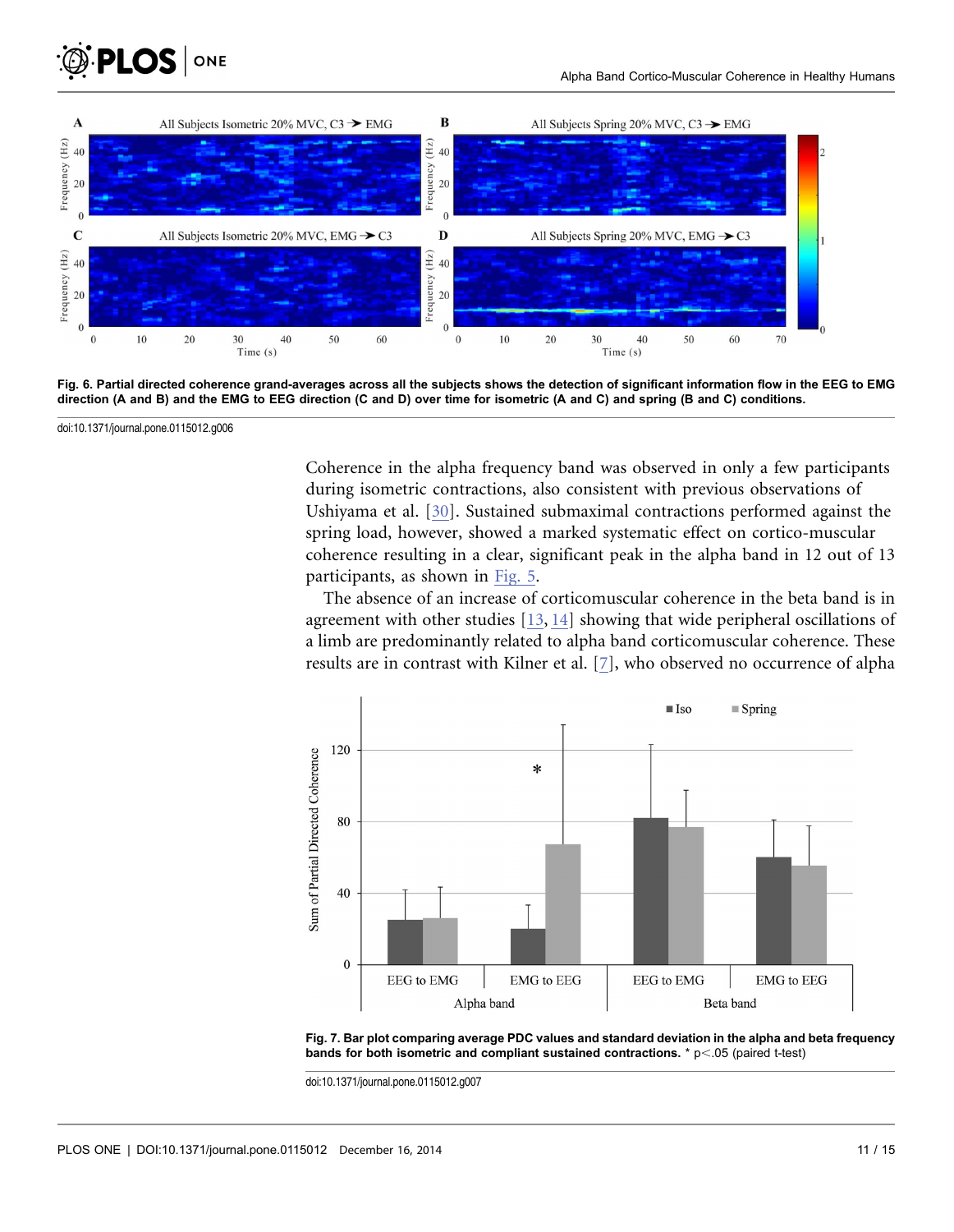band corticomuscular coherence during contractions of the first dorsal interosseous against a compliant load. However, this discrepancy may be explained by the limited amplitude of the mechanically induced oscillations in the first dorsal interosseous [16], which is attributed to the weakness of stretch reflexes in this muscle [31]. In the present study, the CMC may arise from coupling between muscle spindle activity and the somatosensory cortex which is known to receive powerful input from muscle receptors [32] and also to modulate alpha oscillations [33].

The implication of muscle spindle afferent activity in the onset of alpha CMC can also be hypothesised on the base of its effects on Renshaw cells. Recurrent inhibition via Renshaw cells may contribute to decorrelate corticomuscular alpha band coherence [34]. Renshaw cells activity can be depressed by low-threshold afferent neurons such as the secondary muscle spindle afferents as demonstrated both on decerebrated cats [35] and through computer modelling [36] but are excited by muscle spindles primary afferents [37]. Therefore, an enhanced muscle spindle afferent activity might have provoked the onset of alpha band corticomuscular coherence by influencing Renshaw cells action which, in an otherwise normal functioning state, would have decorrelated cortical and muscular signals.

A similar phenomenon may also occur during pathological tremors where the rhythmic oscillations of the body segment are likely accompanied by continuous activations of muscle spindles with a related augmented afferent contribution. It could, therefore, be suggested that the alpha band cortico-muscular coherence observed in Parkinson patients could be attributed not only to pathological synchronization of neuronal activity as suggested by Timmerman et al. [13], but also to a mechanically enhanced spinal loop reflex activity.

The relevance of afferent pathways on the onset of corticomuscular coherence is consistent with other recent studies [38, 39]. The increase in alpha band partial directed coherence from EMG to EEG (Fig. 7) supports the hypothesis that the spring-induced instability around the stretch reflex enhanced muscle spindle afferent activity. The lack of a significant increase in alpha band PDC from EEG to EMG suggests that another neural circuit may be acting in this direction to filter  $\sim$ 10 Hz inputs to the motoneuron pool. Williams et al. [40] hypothesized that excitatory spinal circuit interneurons also participate in reducing oscillations by phase-inverting inputs to motoneurons. The convergence of antiphase activity from spinal motoneurons with descending oscillations from the cortex and subcortical centers results in cancellation, diminishing the amplitude of oscillations transmitted to the periphery [41].

In conclusion, it was demonstrated that cortico-muscular coherence in the alpha band can be systematically induced by modifying the dynamics of an oscillating system through the use of a spring of appropriated stiffness.

The generation of alpha band corticomuscular coherence may arise partially through the reflection of muscle activity in the contralateral sensorimotor cortex via proprioceptive afferents, and is not solely caused by oscillatory activity transmitted from the cortex to muscle via the corticospinal tract [41]. Significant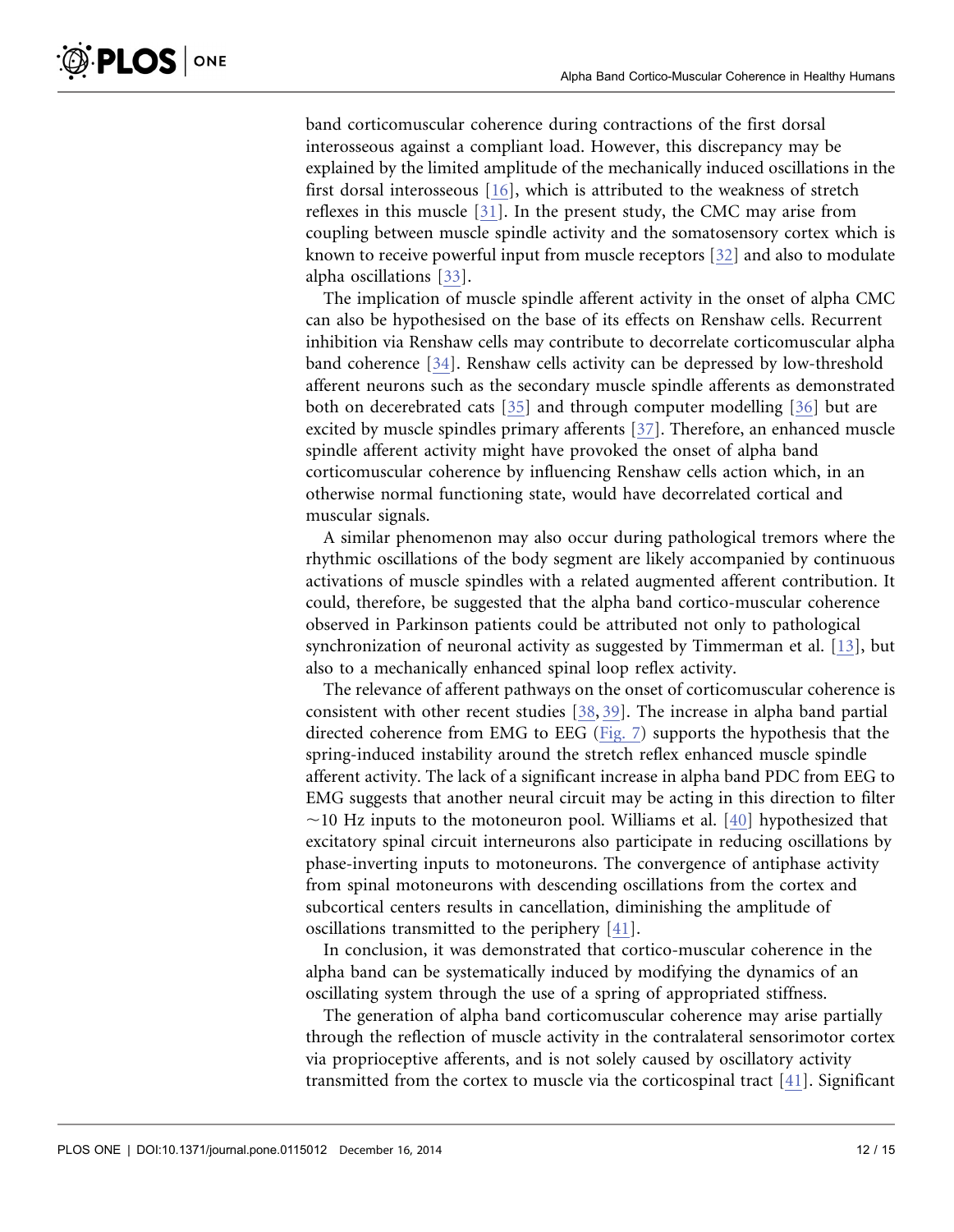causal influences were transiently detected from the EEG to the contralateral EMG, indicating that the motor cortex does play a role in tremor generation (Fig. 6B). However, in this study, afferent feedback from the muscles to the cortex appears to play a more dominant role, with a significant increase in alpha band partial directed coherence from EMG to EEG observed during the contractions against a spring. The lack of a similar significant increase in the EEG to EMG direction would support the suggestion that multiple neural systems exist that limit the motoneuron pool from synchronizing with the 10 Hz oscillations present in the cortical descending command.

Future animal studies may clarify the role of the muscle spindles in the synchronization between cortical and muscular activity in the alpha band in individuals with pathological tremor.

#### Author Contributions

Conceived and designed the experiments: FB GDV FDR MB FM AM. Performed the experiments: FB MB FM. Analyzed the data: FB LMM ML FM MB. Contributed reagents/materials/analysis tools: FB LMM ML FDR FM GDV. Wrote the paper: FB AM LMM GDV ML FM MB.

#### References

- 1. Mima T, Hallett M (1999) Corticomuscular coherence: a review. J Clin Neurophysiol 16: 501–511.
- 2. Conway BA, Halliday DM, Farmer SF, Shahani U, Maas P, et al. (1995) Synchronization between motor cortex and spinal motoneuronal pool during the performance of a maintained motor task in man. J Physiol 489: 917–924.
- 3. Baker SN, Pinches EM, Lemon RN (2003) Synchronization in monkey motor cortex during a precision grip task. II. effect of oscillatory activity on corticospinal output. J Neurophysiol 89: 1941–1953.
- 4. Baker SN, Olivier E, Lemon RN (1997) Coherent oscillations in monkey motor cortex and hand muscle EMG show task-dependent modulation. J Physiol 501: 225–241.
- 5. Hari R, Salenius S (1999) Rhythmical corticomotor communication. Neuroreport 10: R1–10.
- 6. Kilner JM, Baker SN, Salenius S, Jousmaki V, Hari R, et al. (1999) Task-dependent modulation of 15– 30 Hz coherence between rectified EMGs from human hand and forearm muscles. J Physiol 516: 559– 570.
- 7. Kilner JM, Baker SN, Salenius S, Hari R, Lemon RN (2000) Human cortical muscle coherence is directly related to specific motor parameters. J Neurosci 20: 8838–8845.
- 8. Riddle CN, Baker SN (2005) Manipulation of peripheral neural feedback loops alters human corticomuscular coherence. J Physiol 566: 625–639.
- 9. Salenius S, Portin K, Kajola M, Salmelin R, Hari R (1997) Cortical control of human motoneuron firing during isometric contraction. J Neurophysiol 77: 3401–3405.
- 10. Baker SN, Pinches EM, Lemon RN (2003) Synchronization in monkey motor cortex during a precision grip task. II. Effect of oscillatory activity on corticospinal output. J Neurophysiol 89: 1941–1953.
- 11. Raethjen J, Govindan RB, Kopper F, Muthuraman M, Deuschl G (2007) Cortical involvement in the generation of essential tremor. J Neurophysiol 97: 3219–3228.
- 12. Hellwig B, Haussler S, Lauk M, Guschlbauer B, Koster B, et al. (2000) Tremor-correlated cortical activity detected by electroencephalography. Clin Neurophysiol 111: 806–809.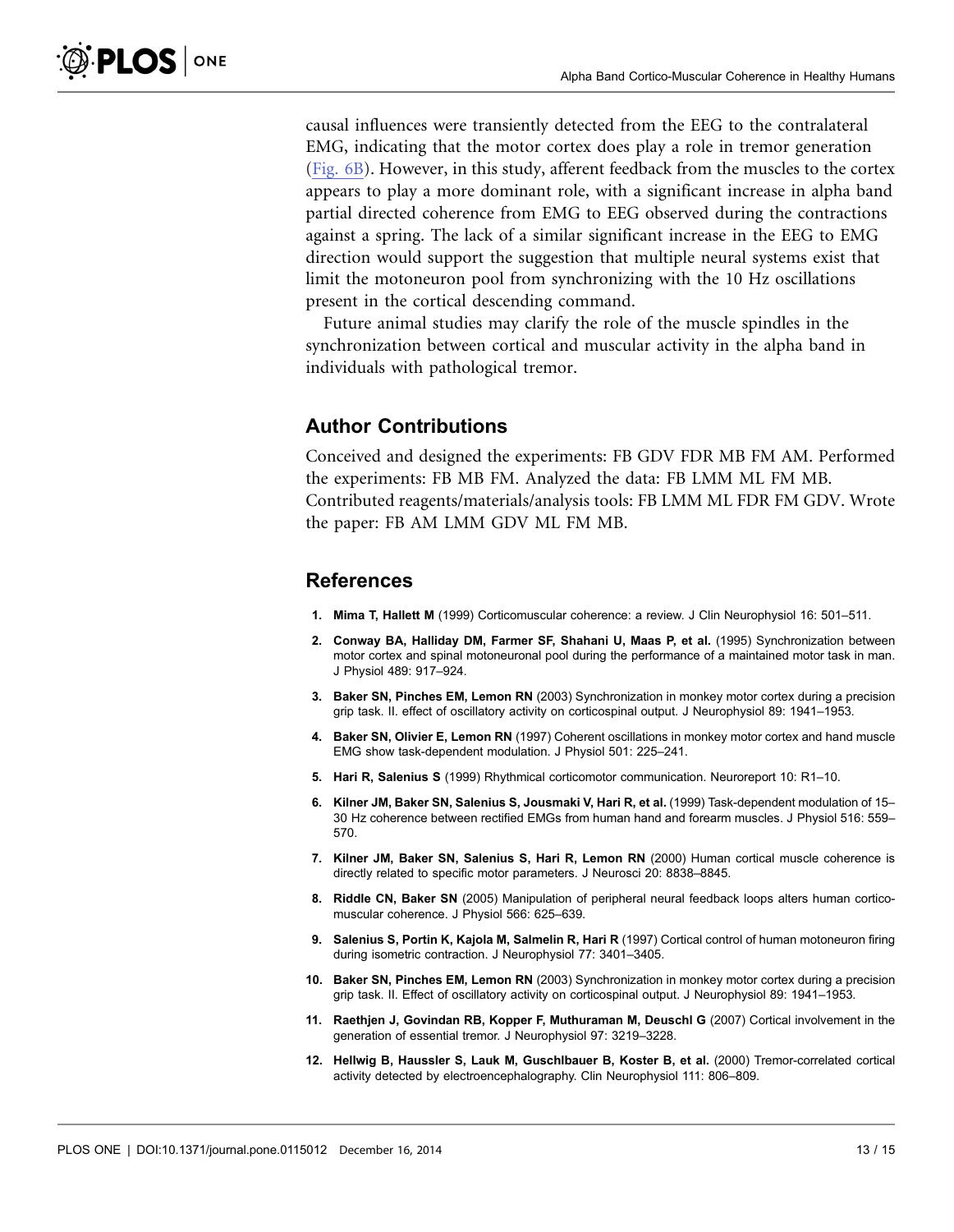- 13. Timmermann L, Gross J, Dirks M, Volkmann J, Freund HJ, et al. (2003) The cerebral oscillatory network of parkinsonian resting tremor. Brain 126: 199–212.
- 14. Pollok B, Gross J, Dirks M, Timmermann L, Schnitzler A (2004) The cerebral oscillatory network of voluntary tremor. J Physiol 554: 871–878.
- 15. Budini F, Lowery M, Durbaba R, De Vito G (2014). Effect of mental fatigue on induced tremor in human knee extensors. J Electromyogr Kines 24: 412–418
- 16. Durbaba R, Taylor A, Manu CA, Buonajuti M (2005) Stretch reflex instability compared in three different human muscles. Exp Brain Res 163: 295–305.
- 17. Durbaba R, Cassidy A, Budini F, Macaluso A (2013) The effects of isometric resistance training on stretch reflex induced tremor in the knee extensor muscles. J Appl Physiol 114: 1647–1656.
- 18. Joyce GC, Rack PM (1974) The effects of load and force on tremor at the normal human elbow joint. J Physiol 240: 375–396.
- 19. Matthews PB, Muir RB (1980) Comparison of electromyogram spectra with force spectra during human elbow tremor. J Physiol 302: 427–441.
- 20. Brown TI, Rack PM, Ross HF (1982) Different types of tremor in the human thumb. J Physiol 332: 113– 123.
- 21. Mayston MJ, Harrison LM, Stephens JA, Farmer SF (2001) Physiological tremor in human subjects with X-linked Kallmann's syndrome and mirror movements. J Physiol 530: 551–563.
- 22. Freriks B, Merletti R, Stegeman D, Blok J, Rau G, et al. (1999) European recommendations for surface electromyography (pp.1-122).H. J. Hermens (Ed.). The Netherlands: Roessingh Research and Development.
- 23. Menotti F, Berchicci M, Di Russo F, Damiani A, Vitelli S, et al. (2014) The role of the prefrontal cortex in the development of muscle fatigue in Charcot-Marie-Tooth 1A patients. Neuromuscul Disord 24: 516– 23.
- 24. Macaluso A, Young A, Gibb KS, Rowe DA, De Vito G (2003) Cycling as a novel approach to resistance training increases muscle strength, power, and selected functional abilities in healthy older women. J Appl Physiol 95: 2544–2553.
- 25. Halliday DM, Rosenberg JR, Amjad AM, Breeze P, Conway BA, et al. (1995) A framework for the analysis of mixed time series/point process data-theory and application to the study of physiological tremor, single motor unit discharges and electromyograms. Prog Biophys Mol Biol 64: 237–278.
- 26. Ushiyama J, Katsu M, Masakado Y, Kimura A, Liu M, et al. (2011) Muscle fatigue-induced enhancement of corticomuscular coherence following sustained submaximal isometric contraction of the tibialis anterior muscle. J Appl Physiol 110: 1233–1240.
- 27. Takahashi DY, Baccalá LA, Sameshima K (2010) Information theoretic interpretation of frequency domain connectivity measures. Biol Cybern 103: 463–469
- 28. Lippold OCJ, Redfearn JWT, Vuco J (1957) The rhythmical activity of groups of motor units in the voluntary contraction of muscle. J Physiol 137: 473–487.
- 29. Nakazawa K, Yamamoto SI, Yano H (1997) Short-and long-latency reflex responses during different motor tasks in elbow flexor muscles. Exp Brain Res 116: 20–28.
- 30. Ushiyama J, Takahashi Y, Ushiba J (2010) Muscle dependency of cortico-muscular coherence in upper and lower limb muscles and training-related alterations in ballet dancers and weightlifters. J Appl Physiol 109: 1086–1095.
- 31. Buller NP, Garnett R, Stephens JA (1980) The reflex responses of single motor units in human hand muscles following muscle afferent stimulation. J Physiol 303: 337–349.
- 32. Lemon RN, Porter R (1976) Afferent input to movement-related precentral neurones in conscious monkeys. Proc R Soc Lond Ser B 194: 313–339.
- 33. van Ede F, de Lange F, Jensen O, Maris E (2011) Orienting attention to an upcoming tactile event involves a spatially and temporally specific modulation of sensorimotor alpha- and beta-band oscillations. J Neurosci 31: 2016–2024.
- 34. Williams ER, Baker SN (2009) Renshaw cell recurrent inhibition improves physiological tremor by reducing corticomuscular coupling at 10 Hz. J Neurosci 29: 6616–6624.